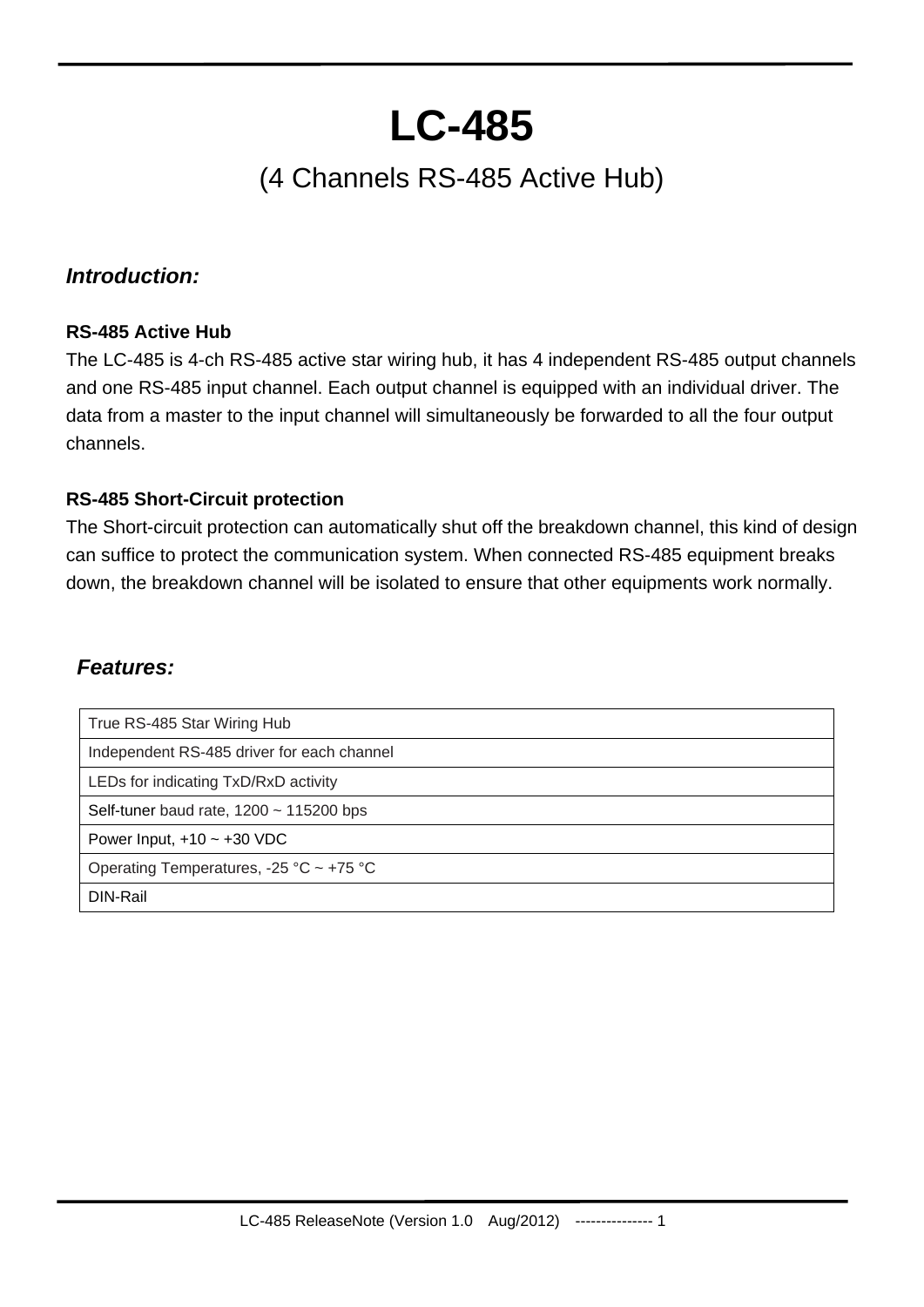## *Specifications:*

| <b>Interface</b>                  |                                        |  |  |  |
|-----------------------------------|----------------------------------------|--|--|--|
| Input                             | 1 RS-485 Channels: Data+, Data-        |  |  |  |
| Output                            | 4 RS-485 Channels: Data+, Data-        |  |  |  |
| Connector                         | <b>R.J-11</b>                          |  |  |  |
| Self-Tuner Asic Inside            | Yes                                    |  |  |  |
| Speed                             | 1200 ~ 115200 bps via Self-tuner mode; |  |  |  |
| 4 kV ESD Protection               | Yes                                    |  |  |  |
| <b>LED Indicators</b>             |                                        |  |  |  |
| Power /Communication              | Yes                                    |  |  |  |
| <b>Power</b>                      |                                        |  |  |  |
| Input Voltage Range               | +10 VDC $\sim$ +30 VDC (Non-isolated)  |  |  |  |
| Power consumption                 | 1.3W                                   |  |  |  |
| Power reverse polarity protection | Yes                                    |  |  |  |
| <b>Mechanical</b>                 |                                        |  |  |  |
| Casing                            | Plastic (Flammability UL 94V-0)        |  |  |  |
| Dimensions (W x H x D)            | 76 mm x 116 mm x 37 mm                 |  |  |  |
| Installation                      | DIN-Rail                               |  |  |  |
| Environmental                     |                                        |  |  |  |
| <b>Operating Temperature</b>      | $-25 °C \sim +75 °C$                   |  |  |  |
| Storage Temperature               | $-40 °C \sim +80 °C$                   |  |  |  |
| <b>Ambient Relative Humidity</b>  | 10% ~ 90% RH, non-condensing           |  |  |  |

## *Application for RS-485 Star type Networking:*

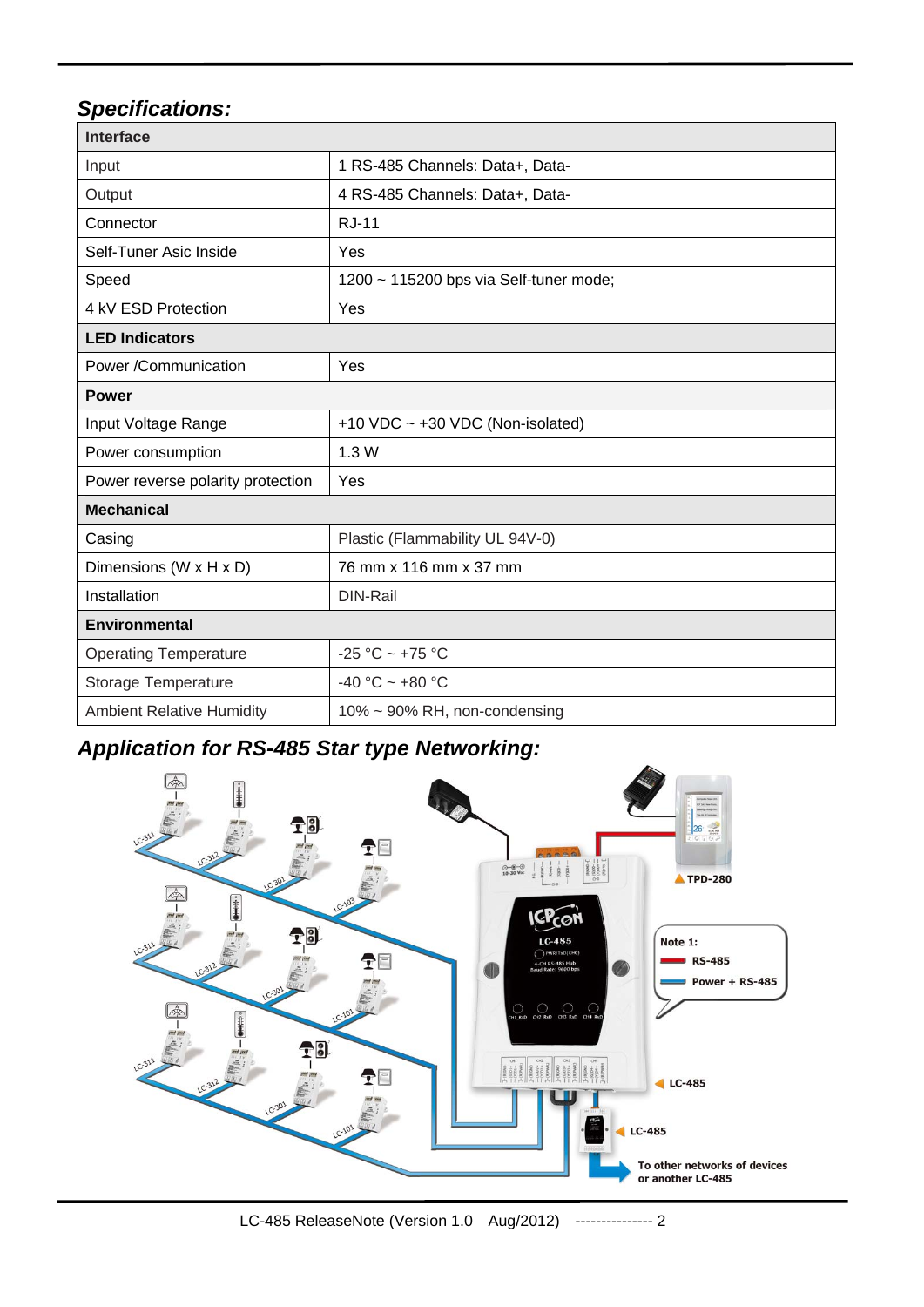#### *Pin assignment:*